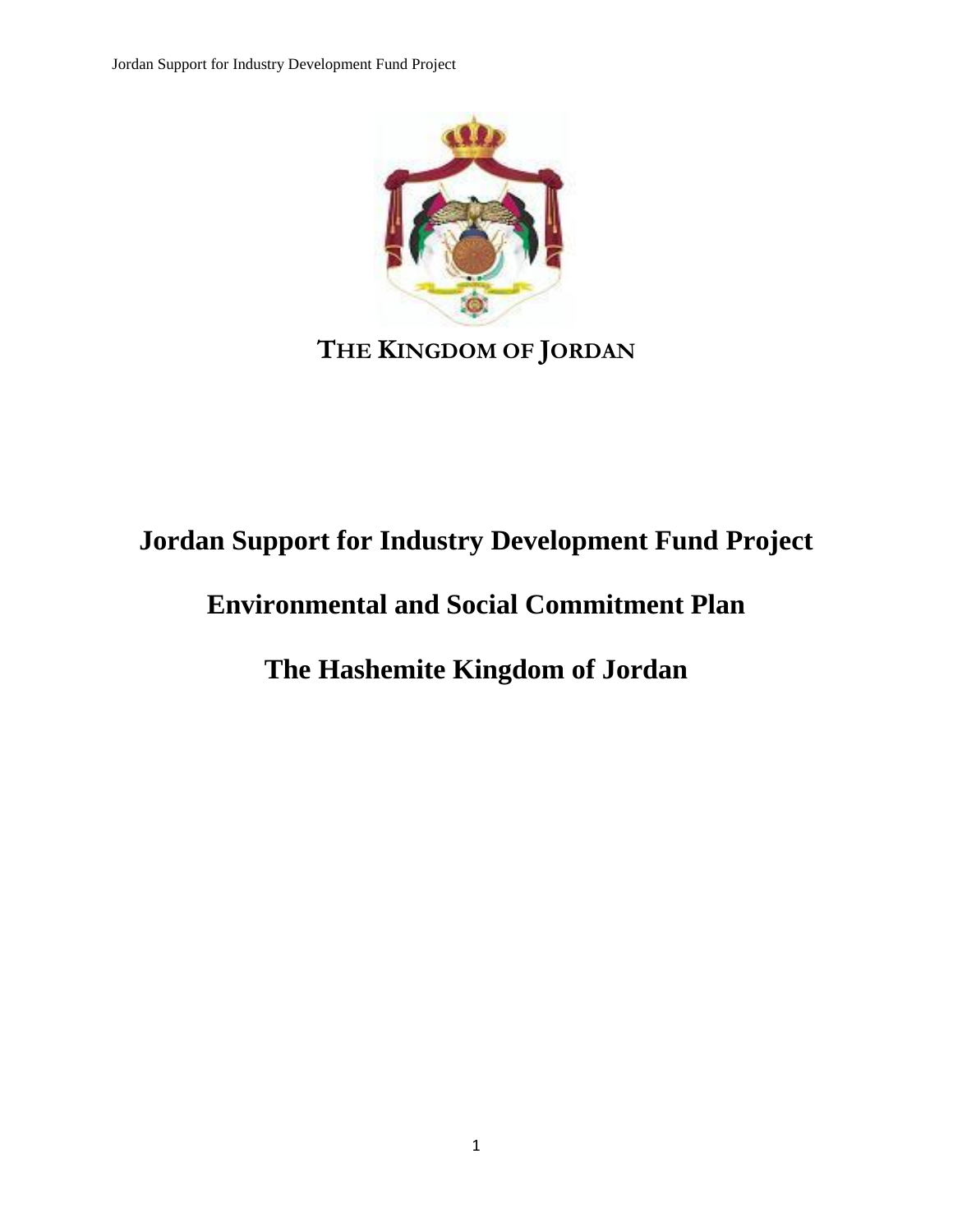#### **Environmental and Social Commitment Plan (ESCP)**

- 1. Government of Jordan (hereinafter the Borrower) shall implement the "**Jordan Support for Industry Development Fund**" Project (the Project). The Ministry of Industry, Trade and Supply (MOITS) is the implementing agency for the Project and shall cause implementing partners, including Jordan Exports (JE), and Jordan Export Development Corporation (JEDCO) and Jordan Loan Guarantee Corporation (JLGC) through their respective subsidiary agreements with [MOITS] to implement the Project. The International Bank for Reconstruction and Development (the Bank) has agreed to provide financing to this project.
- 2. The Borrower, through MOITS as its implementing agency and through the subsidiary agreements with implementing partners, shall carry out the Project in accordance with the Environmental and Social Standards (ESSs). This Environmental and Social Commitment Plan (ESCP) sets out material measures and actions, any specific documents or plans, as well as the timing for each of these actions to be carried out or caused to be carried out by the Borrower, including the timeframes of the actions and measures, institutional, staffing, training, monitoring and reporting arrangements, grievance management and the environmental and social assessments and instruments to be prepared or updated, disclosed, consulted, adopted and implemented under the ESCP and the ESSs, all in a manner acceptable to the Bank.
- 3. The Borrower through MOITS as its implementing agency and through the Financial subsidiary agreements with the implementing partners, will comply with the provisions of any environmental and social (E&S) documents required under the ESF and referred to in this ESCP, including the Environmental and Social Management Framework (ESMF), Labor Management Procedures (LMP), Stakeholder Engagement Plan (SEP), and the timelines specified in those E&S documents.
- 4. In addition, the ESCP requires that JLGC as Financial Intermediary, comply with the provisions set out in their respective Environmental and Social Management System (ESMS).
- 5. Implementation of the material measures and actions set out in this ESCP shall be monitored and reported to the Bank by the Borrower, through its implementing agency MOITS, and with inputs from implementing partners, as required by the ESCP and the conditions of the legal agreement, and the Bank will monitor and assess progress and completion of the material measures and actions throughout implementation of the Project.
- 6. As agreed by the Bank and the Borrower, this ESCP may be revised from time to time during Project implementation, to reflect adaptive management of Project changes and unforeseen circumstances or in response to assessment of Project performance conducted under the ESCP itself. In such circumstances, the Borrower shall agree to the changes with the Bank and shall update the ESCP to reflect such changes. Agreement on changes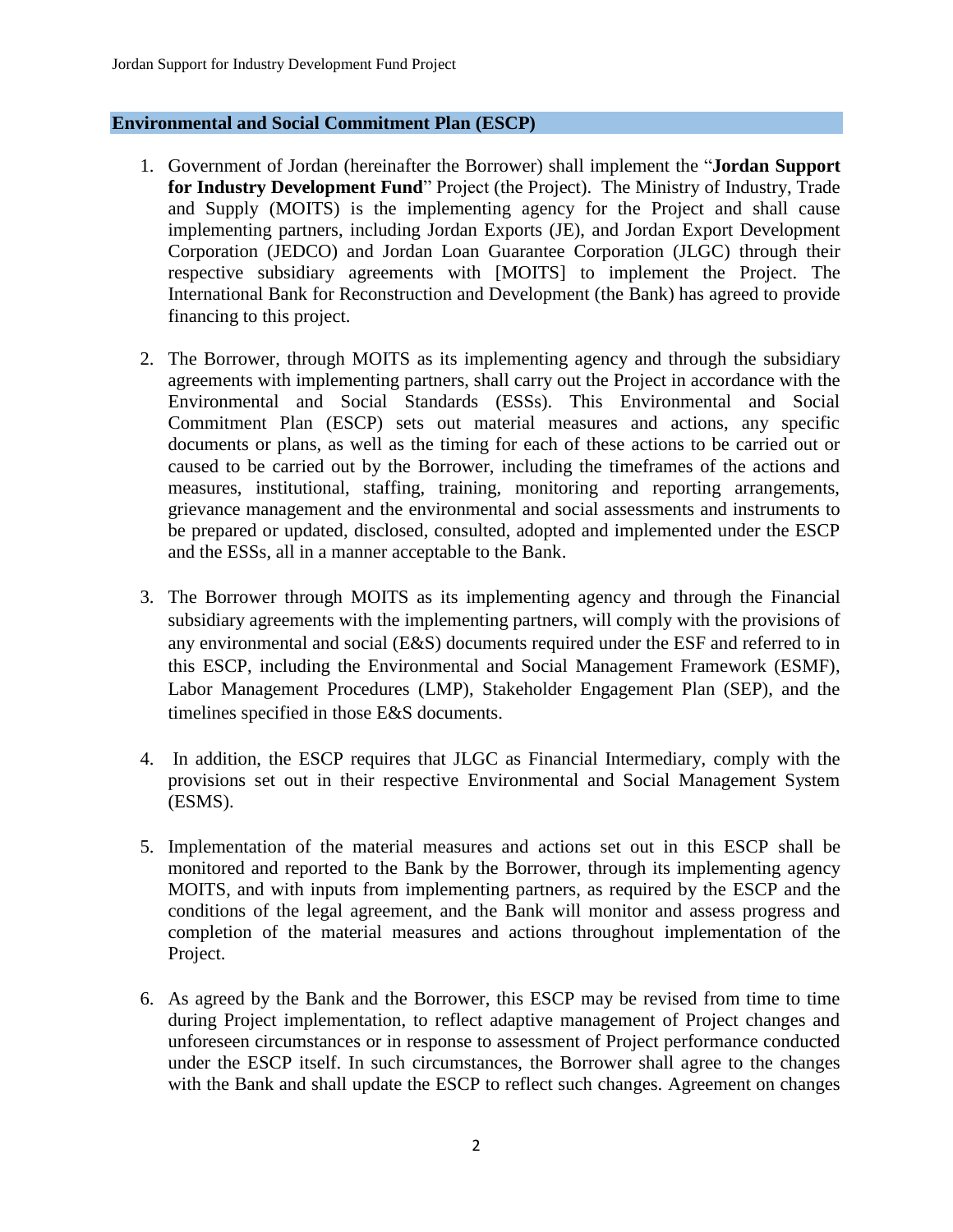to the ESCP will be documented through the exchange of letters signed between the Bank and the Borrower. The Borrower shall promptly disclose the updated ESCP.

7. Where Project changes, unforeseen circumstances, or Project performance result in changes to the risks and impacts during Project implementation, the Borrower shall provide additional funds, if needed in order to implement actions and measures to address such risks and impacts, which may include: moderate environmental risks associated with small to medium scale, community based civil works, environmental, health, and safety impacts; and social risks that include (i) geographical, (ii) economic, (iii) social exclusion, (iv) labor (v) gender-based violence, and (vi) institutional.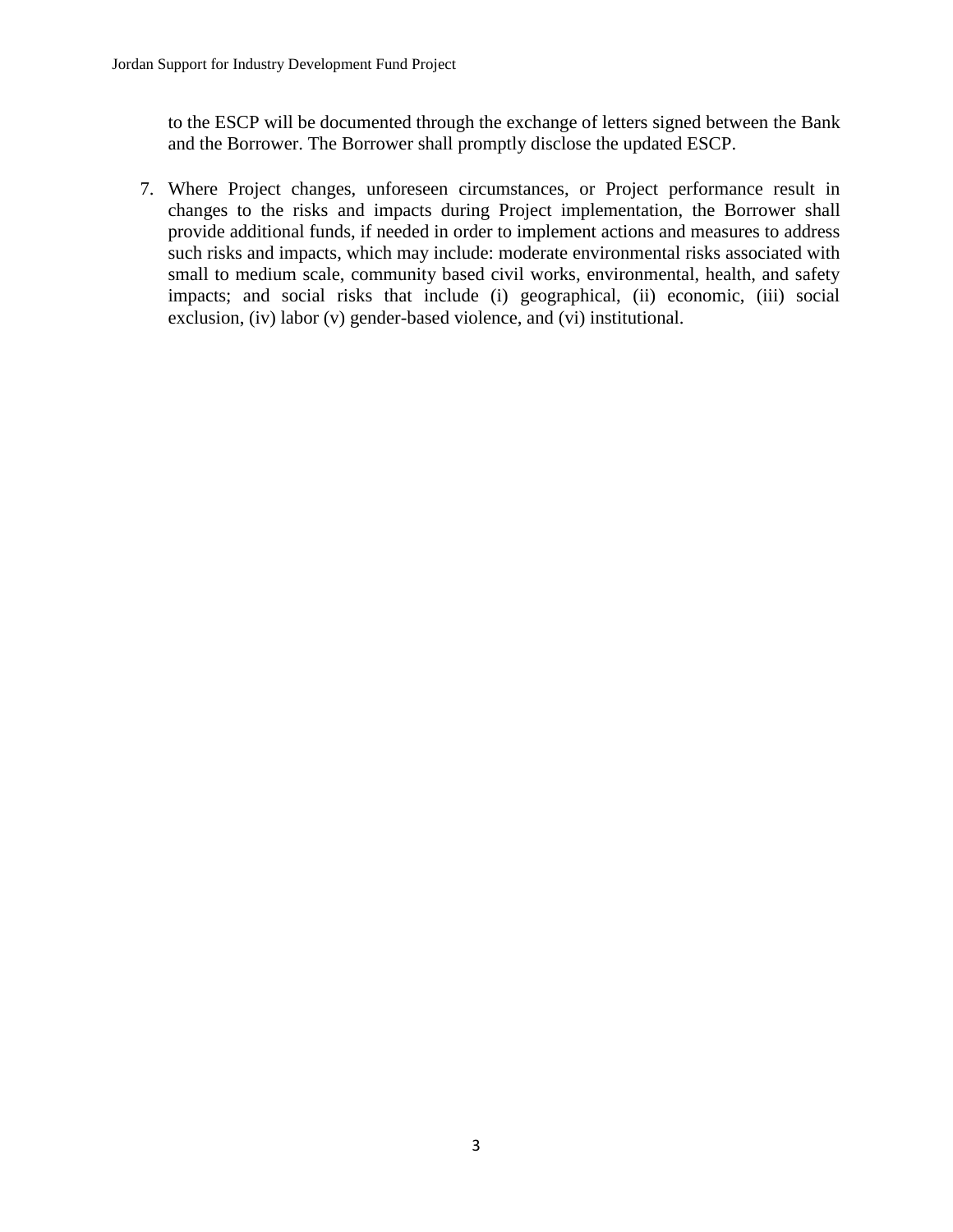#### **The World Bank - Environmental and Social Commitment Plan (ESCP) for covid-19 emergency response projects**

| <b>Material Measures and Actions</b> |                                                                                                                                                                                                                                                                                                                                                                                                                                                                                                                                                                                                                                                                                                                                                                                                                                                                                                                                           | <b>Timeframe</b>                                                                                                                                                                                                                                                                                                                                                                                                                                                                                                                                                                                                                                                                     | <b>Responsible</b><br>entity/authority                                           |
|--------------------------------------|-------------------------------------------------------------------------------------------------------------------------------------------------------------------------------------------------------------------------------------------------------------------------------------------------------------------------------------------------------------------------------------------------------------------------------------------------------------------------------------------------------------------------------------------------------------------------------------------------------------------------------------------------------------------------------------------------------------------------------------------------------------------------------------------------------------------------------------------------------------------------------------------------------------------------------------------|--------------------------------------------------------------------------------------------------------------------------------------------------------------------------------------------------------------------------------------------------------------------------------------------------------------------------------------------------------------------------------------------------------------------------------------------------------------------------------------------------------------------------------------------------------------------------------------------------------------------------------------------------------------------------------------|----------------------------------------------------------------------------------|
| <b>Monitoring and Reporting</b>      |                                                                                                                                                                                                                                                                                                                                                                                                                                                                                                                                                                                                                                                                                                                                                                                                                                                                                                                                           |                                                                                                                                                                                                                                                                                                                                                                                                                                                                                                                                                                                                                                                                                      |                                                                                  |
| $\mathbf{A}$<br>$\mathbf{B}$         | <b>Regular Reporting</b><br>Prepare and submit regular monitoring reports on<br>environmental, social, health and safety performance of<br>the Project including stakeholder engagement activities<br>and grievance log.<br><b>Incidents and Accidents</b>                                                                                                                                                                                                                                                                                                                                                                                                                                                                                                                                                                                                                                                                                | Starting from the Effective Date,<br>Quarterly reporting throughout<br>Project implementation to the<br>Bank<br>1. Report any incident<br><sub>or</sub>                                                                                                                                                                                                                                                                                                                                                                                                                                                                                                                              | MOITS with inputs from<br>all implementing<br>partners<br>MOITS with inputs from |
|                                      | The Borrower, through MOITS, shall:<br>1. Promptly notify any incident or accident related to<br>the Project which has, or is likely to have, a<br>significant adverse effect on the environment, the<br>affected communities, the public or workers,<br>including without limitation any allegations of<br>gender-based violence, Project-related occupational<br>accidents or fatalities, or labor unrest.<br>2. Provide sufficient detail regarding the incident or<br>accident, indicating immediate measures taken to<br>address it and further remediation action plan where<br>required and include information provided by any<br>contractor and supervising entity, as appropriate.<br>3. Develop a report and submit it to the Bank on<br>completion of incident investigation and closure as<br>an additional measure to the notification as well as<br>steps that may need to be taken to avoid repletion of<br>the incident. | accident to the Bank within<br>48<br>$24$ to<br>hours<br>after<br>becoming aware of the<br>occurrence of the incident or<br>accident.<br>2.<br>Initial report that includes (i)<br>description<br>of<br>the<br>a<br>incident/accident<br>possible<br>(ii)<br>the<br>root<br>causes,<br>measures, if any, taken or<br>plans to take to address such<br>incident/accident<br>and<br>$\overline{t}$<br>prevent any future similar<br>event, and (iii) identification<br>any<br>οf<br>part<br>of<br>the<br>information<br>for<br>which<br>confidentiality is required<br>and iv) proposing possible<br>corrective actions should be<br>submitted within 10 days or<br>agreed time frame. | all implementing<br>partners                                                     |
|                                      | <b>ESS 1: Assessment and Management of Environmental and Social Risks and Impacts</b>                                                                                                                                                                                                                                                                                                                                                                                                                                                                                                                                                                                                                                                                                                                                                                                                                                                     |                                                                                                                                                                                                                                                                                                                                                                                                                                                                                                                                                                                                                                                                                      |                                                                                  |
| 1.1                                  | <b>Organizational Structure</b><br>1. The Borrower, through MOITS, shall establish                                                                                                                                                                                                                                                                                                                                                                                                                                                                                                                                                                                                                                                                                                                                                                                                                                                        | 1. within 30 days of the<br><b>Effective Date.</b>                                                                                                                                                                                                                                                                                                                                                                                                                                                                                                                                                                                                                                   | 1. MOITS,                                                                        |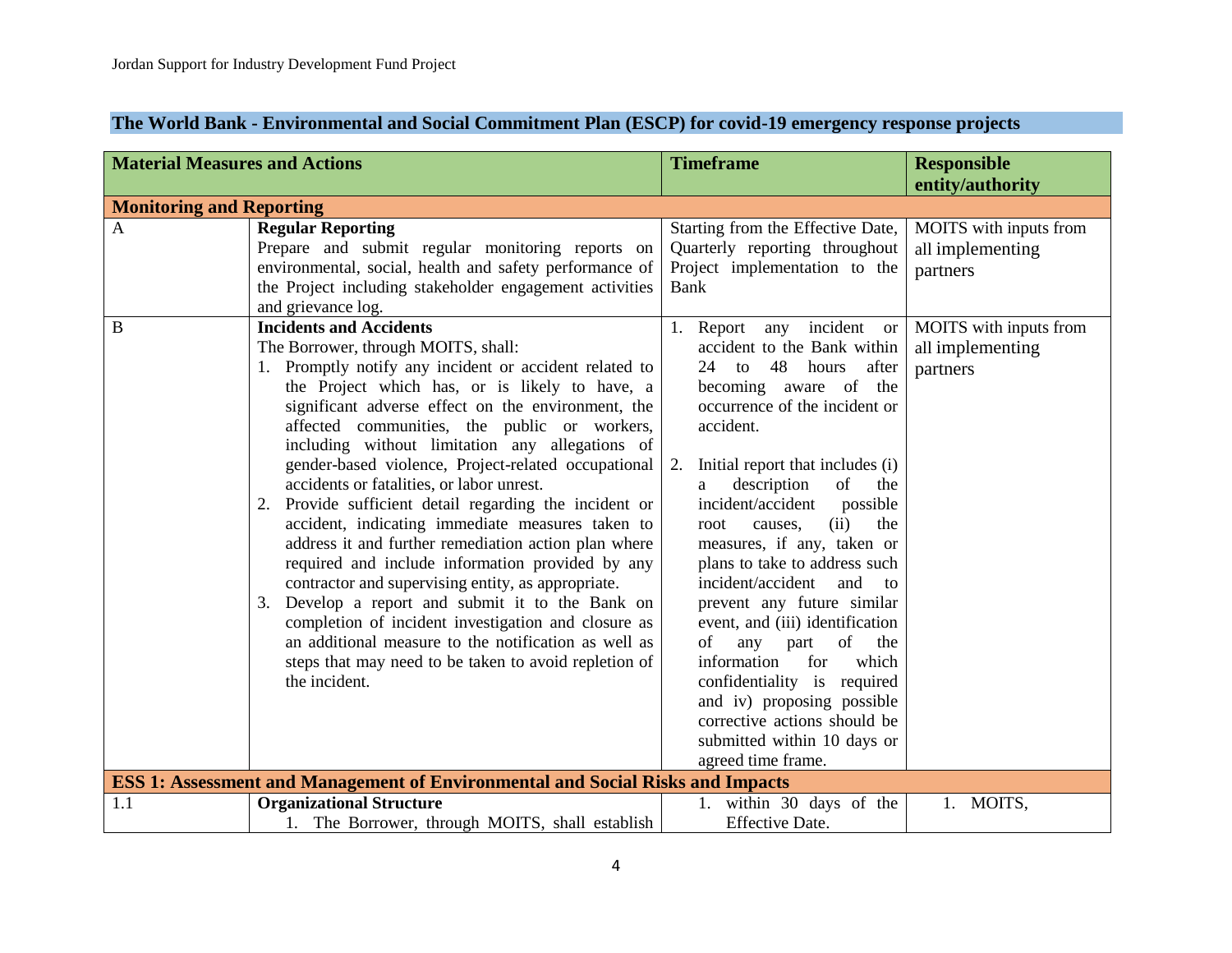|     | and maintain a Project Management Unit (PMU)            |                                     | 2. JE, JEDCO     |
|-----|---------------------------------------------------------|-------------------------------------|------------------|
|     | throughout Project implementation period, to            | 2. Prior<br>to                      | 3. JLGC          |
|     | support management of E&S risks and impacts             | use/disbursement<br>of              |                  |
|     | as well as health and safety risks of the Project       | project funds.                      |                  |
|     | including hiring one full time environmental and        | 3. Prior<br>to                      |                  |
|     | social specialist whom will be responsible for the      | use/disbursement<br>of              |                  |
|     | overall E&S management of the project.                  | project funds                       |                  |
|     | MOITS through its subsidiary agreements, will<br>2.     |                                     |                  |
|     | cause implementing partners (JE and JEDCO)              |                                     |                  |
|     | to each assign one qualified E&S focal point to         |                                     |                  |
|     | adherence<br>their<br>respective<br>ensure<br>to        |                                     |                  |
|     | environmental and social obligations as reflected       |                                     |                  |
|     | under the ESMF                                          |                                     |                  |
|     | 3. MOITS through its subsidiary agreements ensure       |                                     |                  |
|     | that JLGC will comply its environmental and             |                                     |                  |
|     | social obligations as specified in the ESMS             |                                     |                  |
| 1.2 | Environmental and social assessment/management plans    | By project appraisal<br>1.          | 1. MOITS; JE and |
|     | and instruments                                         |                                     | <b>JEDCO</b>     |
|     | 1. A Draft Environmental and Social Management          | 2.<br>Incorporate the site-specific |                  |
|     | Framework (ESMF) has been prepared and will be          | instrument into the grant           |                  |
|     | consulted, finalized, cleared by the Bank, disclosed,   | agreement with beneficiary          |                  |
|     | adopted and implemented. The ESMF outlines the          | SME requiring the SME to            |                  |
|     | requirements of the Industry Development Fund           | adopt and implement the site        |                  |
|     | (InDF) to identify and assess the environmental and     | specific<br>instrument              |                  |
|     | social risks and impacts of a) disbursing grants        | throughout implementation.          |                  |
|     | directly to beneficiary firms under the outcome-based   |                                     |                  |
|     | incentives program<br>(Component 1); b) other           |                                     |                  |
|     | activities associated with selecting, channeling funds, |                                     |                  |
|     | and monitoring implementing partners (JE and            |                                     |                  |
|     | JEDCO) that will support beneficiary firms under        |                                     |                  |
|     | the Industry Upgrading and Export Development           |                                     |                  |
|     | Program (Component 1)<br>c) other activities            |                                     |                  |
|     | associated with channeling project funds through        |                                     |                  |
|     | JLGC to deliver the Export Guarantee Program for        |                                     |                  |
|     | beneficiary firms, as well as developing and oversee    |                                     |                  |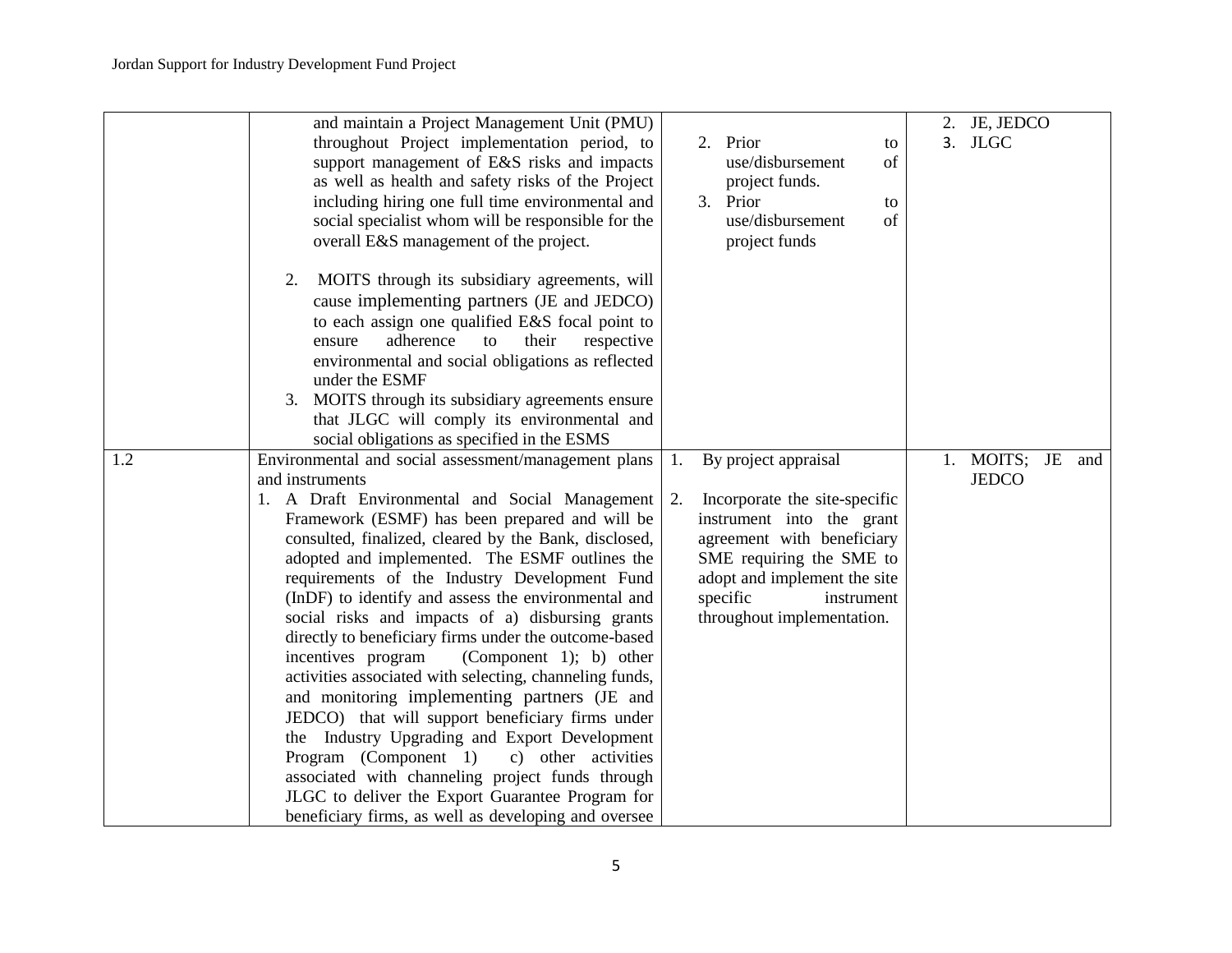|     | rollout of new Supply Chain Financing products by<br>The ESMF, will design appropriate<br>JLGC.<br>mitigation, management and monitoring measures for<br>the project, in accordance with the Environmental<br>and Social Standards (ESSs) the Environmental,<br>Health and Safety Guidelines (EHSGs), and other<br>relevant Good International Industry Practice (GIIP)<br>2. Cause beneficiary firms receiving grants to undertake<br>sub-projects, to prepare, adopt and implement the<br>site-specific instruments (ESMPs or Environmental<br>and Social Audits - ESAs) as determined in the<br>ESMF. Any subprojects or SMEs described in the<br>exclusion list set out in the ESMF shall be ineligible<br>to receive financing under the Project.                                                                                                                                                                                                                                                               |                                                                                                                                                |                                      |
|-----|----------------------------------------------------------------------------------------------------------------------------------------------------------------------------------------------------------------------------------------------------------------------------------------------------------------------------------------------------------------------------------------------------------------------------------------------------------------------------------------------------------------------------------------------------------------------------------------------------------------------------------------------------------------------------------------------------------------------------------------------------------------------------------------------------------------------------------------------------------------------------------------------------------------------------------------------------------------------------------------------------------------------|------------------------------------------------------------------------------------------------------------------------------------------------|--------------------------------------|
| 1.4 | <b>Exclusions:</b><br>Exclude the following type of activities as ineligible for<br>financing under the Project:<br>1. Any activity with high environmental and social<br>risks, the negative impacts of which will be<br>considered diverse,<br>varied, irreversible<br>and<br>unprecedented.<br>2. Any activity containing or involving the following:<br>Production or activities involving forced labor /<br>harmful child labor; Production or trade in any<br>product or activity deemed illegal under host country<br>laws or regulations or international conventions and<br>agreements; Production or trade in weapons and<br>munitions; Gambling, casinos and equivalent<br>enterprises; Trade in wildlife or wildlife products<br>regulated under the Convention on International<br>Trade in Endangered Species of Wild Fauna and<br>Flora (CITES); Production or trade in radioactive<br>materials; Production or trade in or use of unbounded<br>asbestos fibers; Production or trade in wood or other | Applies to MOITS activities<br>throughout implementation<br>Incorporate exclusions into<br>subsidiary agreements with<br>implementing partners | MOITS; JE; JEDCO; and<br><b>JLGC</b> |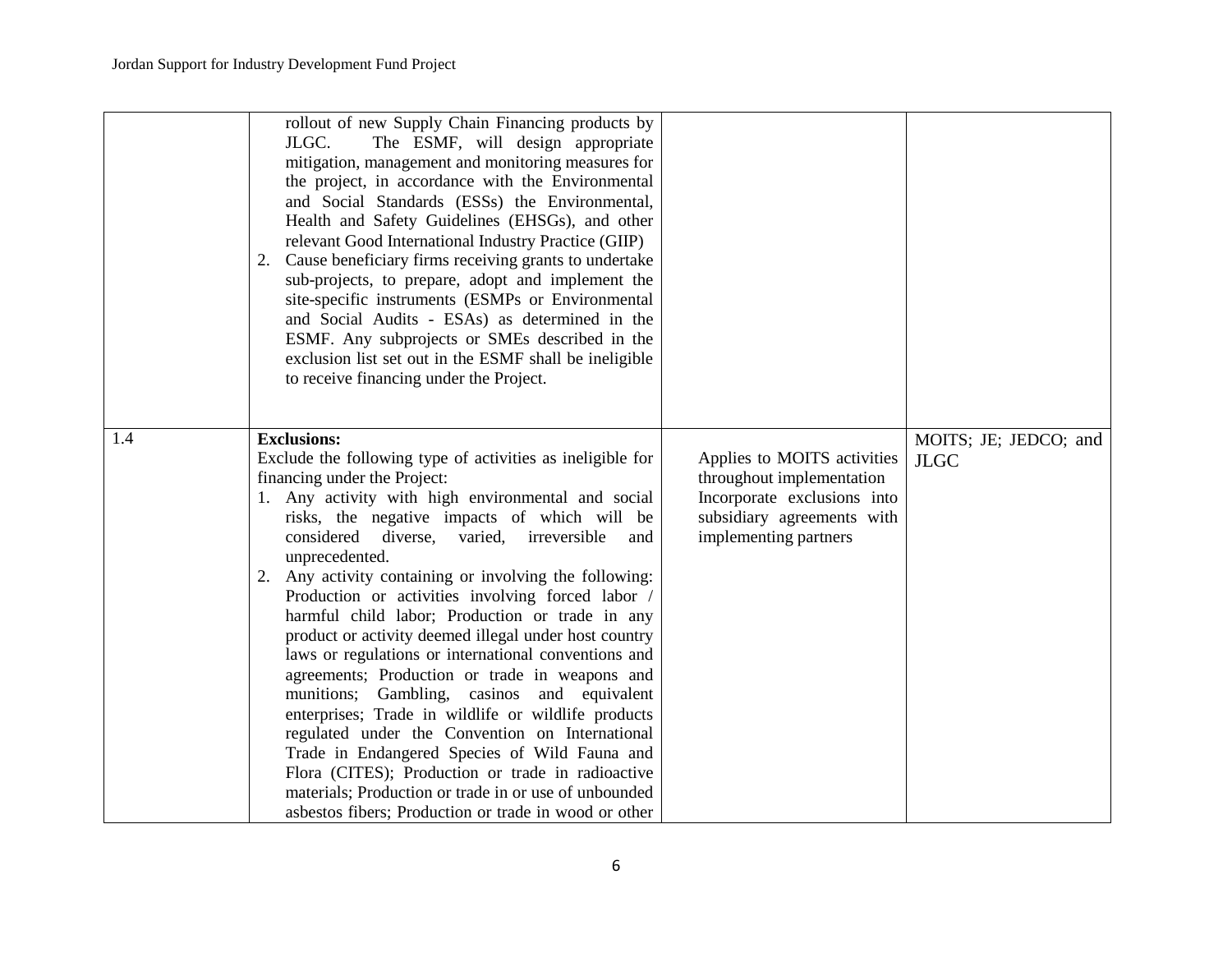|      | forestry products<br>from<br>unmanaged<br>forests;<br>Production or trade in products containing poly-<br>chlorinated biphenyl, or PCBs; Production, trade,<br>storage, or transport of significant volumes of<br>hazardous chemicals, or commercial scale usage of<br>hazardous chemicals; Production or trade in<br>pharmaceuticals subject to international phase outs or<br>bans; Production or trade in pesticides / herbicides<br>subject to international phase outs or bans;<br>Production or trade in ozone depleting substances<br>subject to international phase out;<br>3. All the other excluded activities set out in the<br><b>ESMF</b>                                                                                                                                        |                                                                                                                                               |                                                         |
|------|-----------------------------------------------------------------------------------------------------------------------------------------------------------------------------------------------------------------------------------------------------------------------------------------------------------------------------------------------------------------------------------------------------------------------------------------------------------------------------------------------------------------------------------------------------------------------------------------------------------------------------------------------------------------------------------------------------------------------------------------------------------------------------------------------|-----------------------------------------------------------------------------------------------------------------------------------------------|---------------------------------------------------------|
| 4.4. | <b>Gender Action Pan</b><br>Prepare, consult, disclose, adopt, and implement a<br>"gender action plan" to be included in the POM"                                                                                                                                                                                                                                                                                                                                                                                                                                                                                                                                                                                                                                                             | Not later than 2 months after<br>Effective Date and implemented<br>throughout<br>the<br>Project<br>implementation                             | <b>MOITS</b><br><b>JE</b><br>and<br>and<br><b>JEDCO</b> |
|      |                                                                                                                                                                                                                                                                                                                                                                                                                                                                                                                                                                                                                                                                                                                                                                                               |                                                                                                                                               |                                                         |
|      | <b>ESS 2: Labor and Working Conditions</b>                                                                                                                                                                                                                                                                                                                                                                                                                                                                                                                                                                                                                                                                                                                                                    |                                                                                                                                               |                                                         |
| 2.1  | <b>Labor Management Plan (LMP)</b><br>Draft Labor Management Procedures (LMP) have been<br>prepared and will be finalized in a manner acceptable to<br>the Bank, including inter alia, the relevant aspects of<br>ESS2 for civil servants; terms and conditions for all other<br>types of project workers, management of workers<br>relationships, occupational health and safety (including<br>personal protective<br>equipment,<br>and<br>emergency<br>preparedness and response), code of conduct (including<br>relating to SEA and SH), child labor, grievance<br>arrangements for Project workers, and applicable<br>requirements for contractors, subcontractors, and<br>supervising firms. Once finalized, disclose, adopt and<br>implement the LMP throughout project implementation. | 30 days after Project Effective<br>Date but before disbursement of<br>grant funds, and implemented<br>throughout<br>project<br>implementation | MOITS and JE, JEDCO                                     |
| 2.2  | <b>Grievance Mechanism for Project Workers</b>                                                                                                                                                                                                                                                                                                                                                                                                                                                                                                                                                                                                                                                                                                                                                | Established as part of the LMP                                                                                                                | MOITS and JE, JEDCO                                     |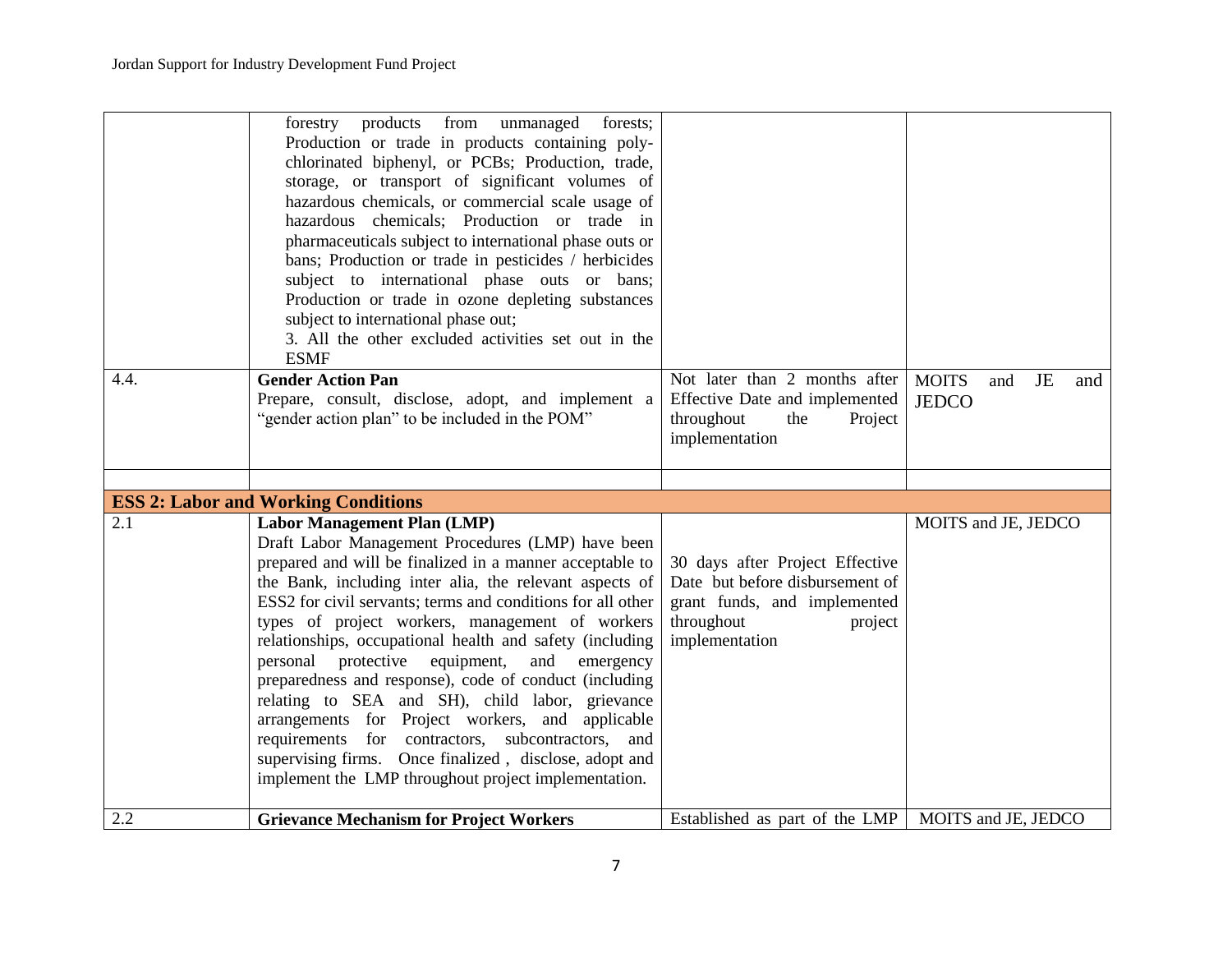|     | As part of the LMP, establish, maintain, and operate a<br>grievance mechanism (GM) for project workers in<br>accordance with ESS2.                                                                                          | within<br>30 days of Project<br>Effective<br>Date<br>before<br>but<br>disbursement of<br>funds, and<br>maintained throughout Project                                 |                     |
|-----|-----------------------------------------------------------------------------------------------------------------------------------------------------------------------------------------------------------------------------|----------------------------------------------------------------------------------------------------------------------------------------------------------------------|---------------------|
| 2.3 | <b>Occupational, Health and Safety (OHS) Measures</b>                                                                                                                                                                       | implementation<br>Maintained throughout Project                                                                                                                      | MOITS and JE, JEDCO |
|     | Develop and implement occupational, health and safety<br>(OHS) measures, in line with National legislation and<br>ESS2, as part of the ESMF.                                                                                | implementation                                                                                                                                                       |                     |
|     |                                                                                                                                                                                                                             |                                                                                                                                                                      |                     |
|     | <b>ESS 3: Resource Efficiency and Pollution Prevention and Management</b>                                                                                                                                                   |                                                                                                                                                                      |                     |
| 3.1 | Management of Wastes and Hazardous Waste<br><b>Materials</b><br>Cause beneficiary SMEs to adopt and implement a plan for<br>hazardous and nonhazardous wastes.                                                              | To be adopted as part of the<br><b>ESMF</b><br>and<br>site-specific<br>instruments as appropriate, and<br>to be implemented throughout<br>the project implementation | MOITS and JE, JEDCO |
| 3.2 | Conservation of water, energy and materials<br>Cause beneficiary SMEs to develop and implement<br>measures and procedures for optimum consumption of<br>water, energy and raw materials                                     | To be adopted as part of the<br><b>ESMF</b><br>site-specific<br>and<br>instruments as appropriate, and<br>to be implemented throughout<br>the project implementation | MOITS and JE, JEDCO |
|     | <b>ESS 4: Community Health and Safety</b>                                                                                                                                                                                   |                                                                                                                                                                      |                     |
| 4.1 | <b>Traffic and Road Safety</b><br>Cause beneficiary SMEs to incorporate measures to manage<br>traffic and road safety risks as required in the ESMF and site-<br>specific instruments to be prepared under action 1.2 above | To be adopted as part of the<br><b>ESMF</b><br>and<br>site-specific<br>instruments<br>and<br>to<br>be<br>implemented<br>throughout<br>the<br>project implementation  | MOITS and JE, JEDCO |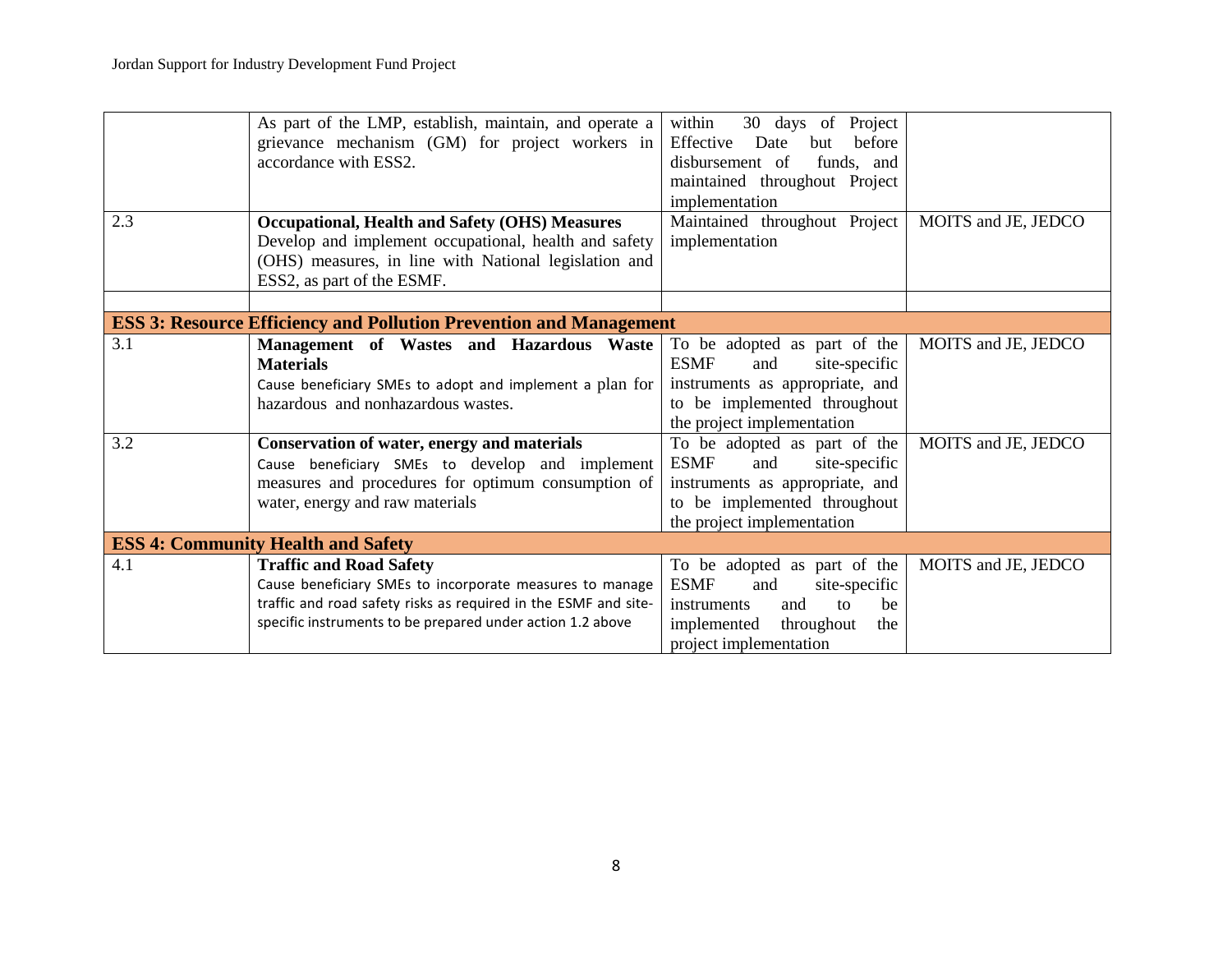| 4.2                             | <b>Community Health and Safety (CHS)</b>                                                                          | To be adopted as part of the        | MOITS and JE, JEDCO |
|---------------------------------|-------------------------------------------------------------------------------------------------------------------|-------------------------------------|---------------------|
|                                 | Measures and actions to assess and manage specific risks                                                          | <b>ESMF</b><br>and<br>site-specific |                     |
|                                 | and impacts outlined in the ESMF and subsequent site-                                                             | instruments as appropriate, and     |                     |
|                                 | specific instruments as mentioned in action 1.2 including                                                         | to be implemented throughout        |                     |
|                                 | COVID-19 transmission risks                                                                                       | the project implementation          |                     |
|                                 |                                                                                                                   |                                     |                     |
|                                 |                                                                                                                   |                                     |                     |
|                                 |                                                                                                                   |                                     |                     |
|                                 |                                                                                                                   |                                     |                     |
|                                 |                                                                                                                   |                                     |                     |
|                                 |                                                                                                                   |                                     |                     |
|                                 |                                                                                                                   |                                     |                     |
| 4.3                             | <b>Gender</b><br><b>Based</b><br><b>Violence</b><br>(GBV)<br>and<br><b>Sexual</b>                                 | To be adopted as part of the        | MOITS and JE, JEDCO |
|                                 | <b>Exploitation and Abuse (SEA)</b>                                                                               | <b>ESMF</b><br>and<br>site-specific |                     |
|                                 | Develop and implement measures and actions to assess                                                              | instruments as appropriate, and     |                     |
|                                 | and manage the risks of GBV and SEA. Prevent and                                                                  | to be implemented throughout        |                     |
|                                 | respond to sexual exploitation and abuse, and sexual                                                              | the project implementation          |                     |
|                                 | harassment                                                                                                        |                                     |                     |
|                                 | <b>ESS 5: Land Acquisition, Restrictions on Landuse and Involuntary Resettlement</b>                              |                                     |                     |
| 5.1                             | Not relevant                                                                                                      |                                     |                     |
|                                 | <b>ESS 6: Biodiversity Conservation and Sustainable Management of Living Natural Resources</b>                    |                                     |                     |
| 6.1                             | Not relevant                                                                                                      |                                     |                     |
|                                 | ESS 7: Indigenous Peoples/sub-Saharan African Historically Underserved Traditional Local Communities              |                                     |                     |
|                                 |                                                                                                                   |                                     |                     |
| 7.1                             | Not relevant                                                                                                      |                                     |                     |
| <b>ESS 8: Cultural Heritage</b> |                                                                                                                   |                                     |                     |
| 8.1                             | Not relevant                                                                                                      |                                     |                     |
|                                 | <b>ESS 9: Financial Intermediaries (FI)</b>                                                                       |                                     |                     |
| 9.1                             | <b>ESMS</b>                                                                                                       | The ESMS for JLGC will be           | <b>JLGC</b>         |
|                                 | Prepare, disclose, adopt, maintain and implement an                                                               | cleared by the Bank and             |                     |
|                                 | Environmental and Social Management System (ESMS)                                                                 | disclosed 30 days after             |                     |
|                                 | consistent with ESS9 for each Financial Intermediary under                                                        | effectiveness and prior any         |                     |
|                                 | the project.                                                                                                      | reimbursement of                    |                     |
|                                 | The ESMS should include (A) An Environmental and Social                                                           | guarantee premiums and              |                     |
|                                 | Policy; (B) Environmental and Social Procedures reflecting<br>and implementing the E&S Policy with respect to the | updated, cleared by the             |                     |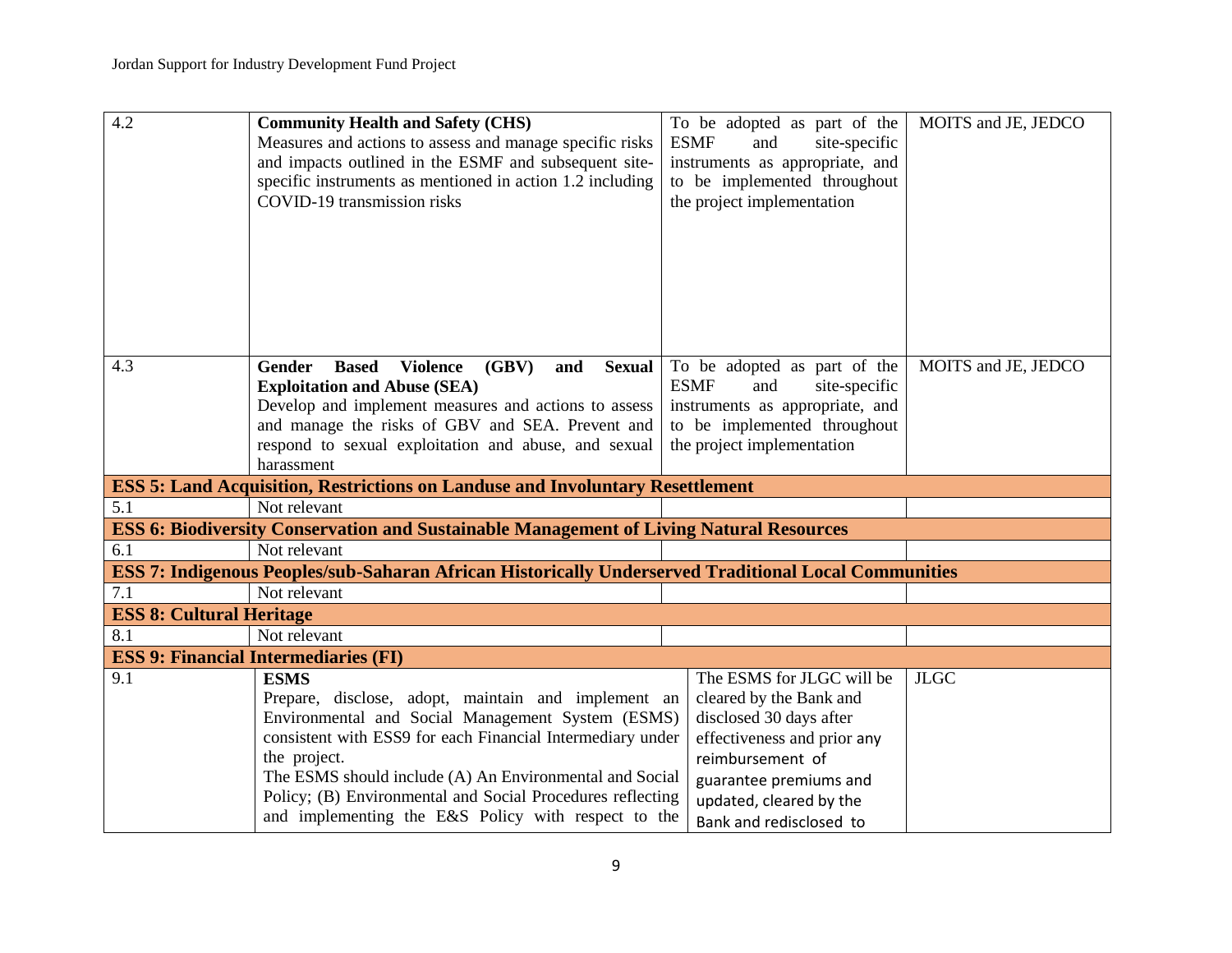|      | principles: (A). Screening all subprojects under the Project<br>against any exclusions in the legal agreement; (B). Screen,<br>review, and categorize the subprojects under the Project<br>according to their potential environmental and social risks<br>and impacts. (C). Requiring that all subprojects under the<br>Project are assessed, prepared, and implemented to meet<br>national law and the relevant requirements of the ESSs are<br>applied. (D) Maintain organizational Capacity and<br>Competency as defined in the ESMS based on an evaluation<br>of the staffing needs according to the nature of portfolio<br>and the expected workload, and acceptable to the Bank. (E)<br>Monitoring and Reporting - environmental and social<br>performance of the subprojects under the Project in a<br>manner proportionate to the risks and impacts of the<br>subprojects, and provide regular progress reports to the<br>senior management.<br>Provide and maintain appropriate labor management<br>procedures, consistent with the Project's LMP and ESS2.<br>Develop procedures for external communications on<br>environmental and social matters proportionate to the risks<br>and impacts of sub-projects and/or portfolio of investments<br>supported under the project | cover any new Supply Chain<br>Financing products prior to<br>disbursement of any funds<br>related to this product. |              |
|------|----------------------------------------------------------------------------------------------------------------------------------------------------------------------------------------------------------------------------------------------------------------------------------------------------------------------------------------------------------------------------------------------------------------------------------------------------------------------------------------------------------------------------------------------------------------------------------------------------------------------------------------------------------------------------------------------------------------------------------------------------------------------------------------------------------------------------------------------------------------------------------------------------------------------------------------------------------------------------------------------------------------------------------------------------------------------------------------------------------------------------------------------------------------------------------------------------------------------------------------------------------------------------------------|--------------------------------------------------------------------------------------------------------------------|--------------|
| 9.3  | <b>FI Organizational Capacity</b><br>Establish and maintain an organizational capacity and                                                                                                                                                                                                                                                                                                                                                                                                                                                                                                                                                                                                                                                                                                                                                                                                                                                                                                                                                                                                                                                                                                                                                                                             | 30 days after effectiveness date<br>and prior any reibusement of                                                   | <b>JLGC</b>  |
|      | competency for implementing the ESMS with clearly                                                                                                                                                                                                                                                                                                                                                                                                                                                                                                                                                                                                                                                                                                                                                                                                                                                                                                                                                                                                                                                                                                                                                                                                                                      | guarantee premiums.                                                                                                |              |
| 9.4  | defined roles and responsibilities<br><b>Senior Management Representative</b>                                                                                                                                                                                                                                                                                                                                                                                                                                                                                                                                                                                                                                                                                                                                                                                                                                                                                                                                                                                                                                                                                                                                                                                                          | 30 days after Project Effective                                                                                    | <b>JLGC</b>  |
|      | Designate a senior management representative to have                                                                                                                                                                                                                                                                                                                                                                                                                                                                                                                                                                                                                                                                                                                                                                                                                                                                                                                                                                                                                                                                                                                                                                                                                                   | Date and prior any reibusement                                                                                     |              |
|      | overall accountability for environmental and social                                                                                                                                                                                                                                                                                                                                                                                                                                                                                                                                                                                                                                                                                                                                                                                                                                                                                                                                                                                                                                                                                                                                                                                                                                    | of guarantee premiums                                                                                              |              |
|      | performance of FI subprojects.                                                                                                                                                                                                                                                                                                                                                                                                                                                                                                                                                                                                                                                                                                                                                                                                                                                                                                                                                                                                                                                                                                                                                                                                                                                         |                                                                                                                    |              |
|      | <b>ESS 10: Stakeholder Engagement and Information Disclosure</b>                                                                                                                                                                                                                                                                                                                                                                                                                                                                                                                                                                                                                                                                                                                                                                                                                                                                                                                                                                                                                                                                                                                                                                                                                       |                                                                                                                    |              |
| 10.1 | <b>Stakeholder Engagement Plan (SEP) Preparation and</b>                                                                                                                                                                                                                                                                                                                                                                                                                                                                                                                                                                                                                                                                                                                                                                                                                                                                                                                                                                                                                                                                                                                                                                                                                               | Implement<br>the<br>approved<br>1.                                                                                 | <b>MOITS</b> |